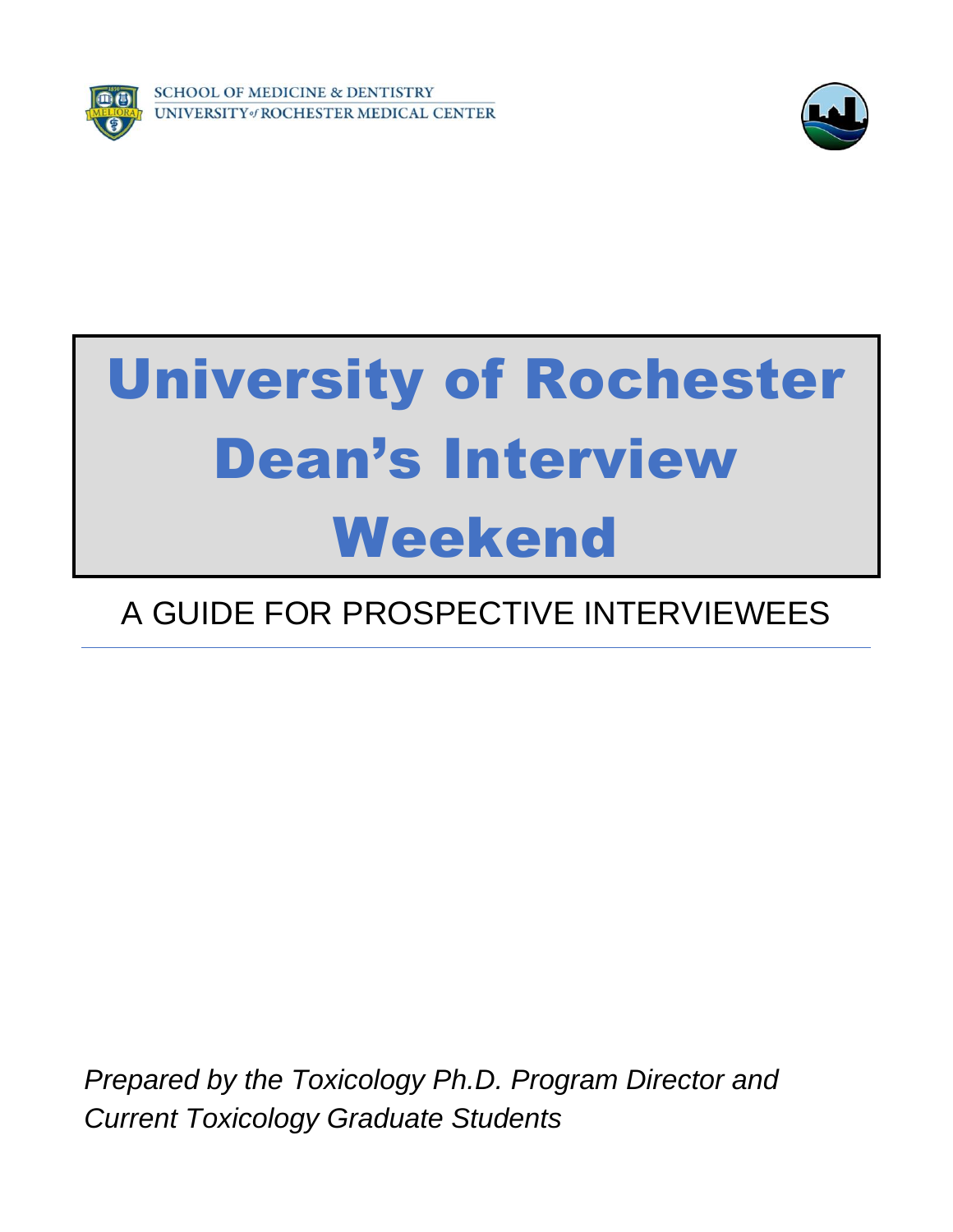

# **Table of Contents**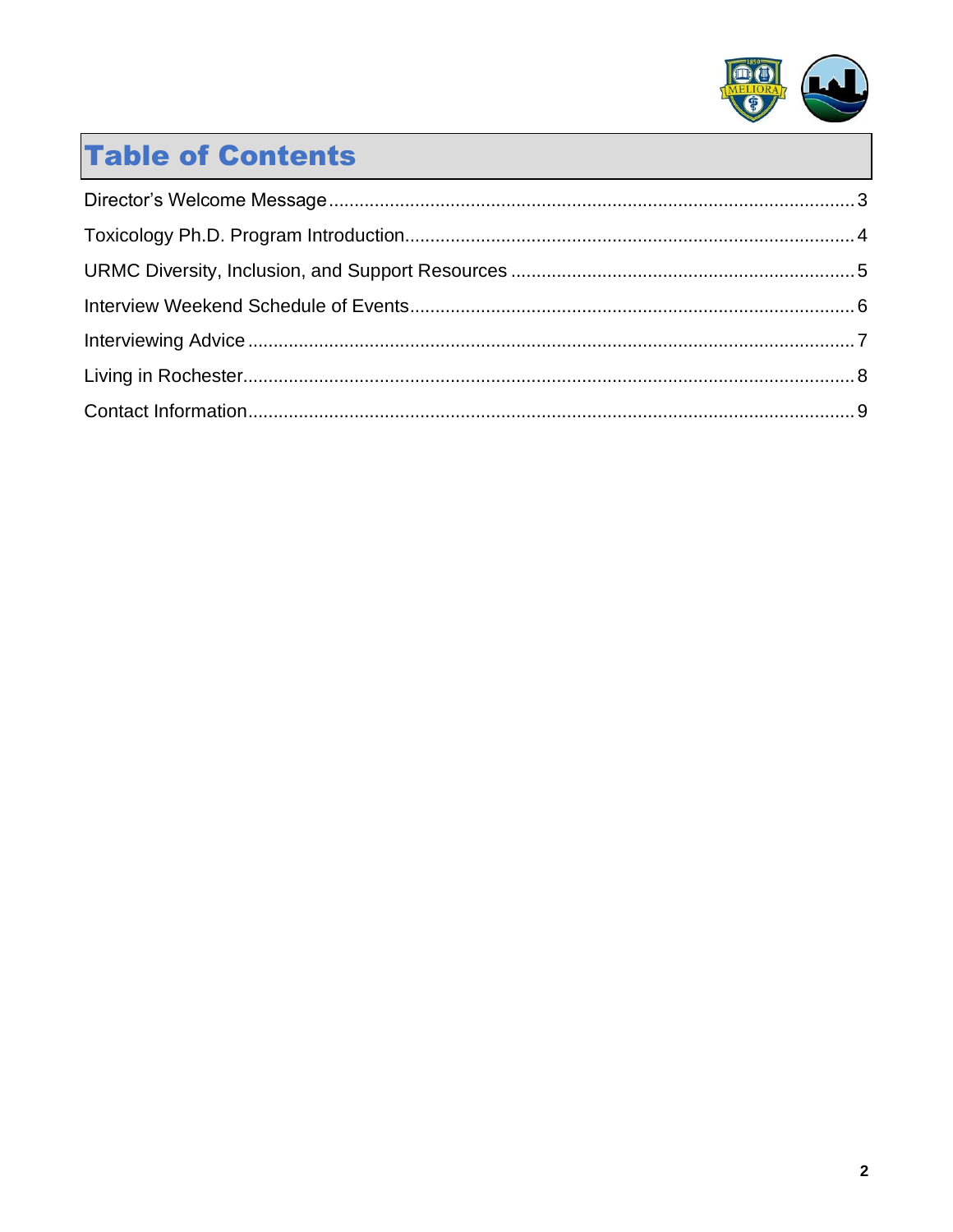

#### <span id="page-2-0"></span>Director's Welcome Message

*Welcome and thank you for taking the time to explore opportunities in graduate training in Toxicology at the University of Rochester. Our mission is to educate and train the next generation of talented, independent toxicologists and environmental health scientists who are able to conduct innovative research and transform their findings into information that will be used to improve overall human health and well-being. Joining the Toxicology Program at University of Rochester opens doors to numerous exciting and rewarding career options. Indeed, our alumni hold leadership positions in academia, research institutes, government agencies, consultancies, and chemical and pharmaceutical companies.*



Alison Elder, Ph.D. Director, Toxicology Ph.D. Program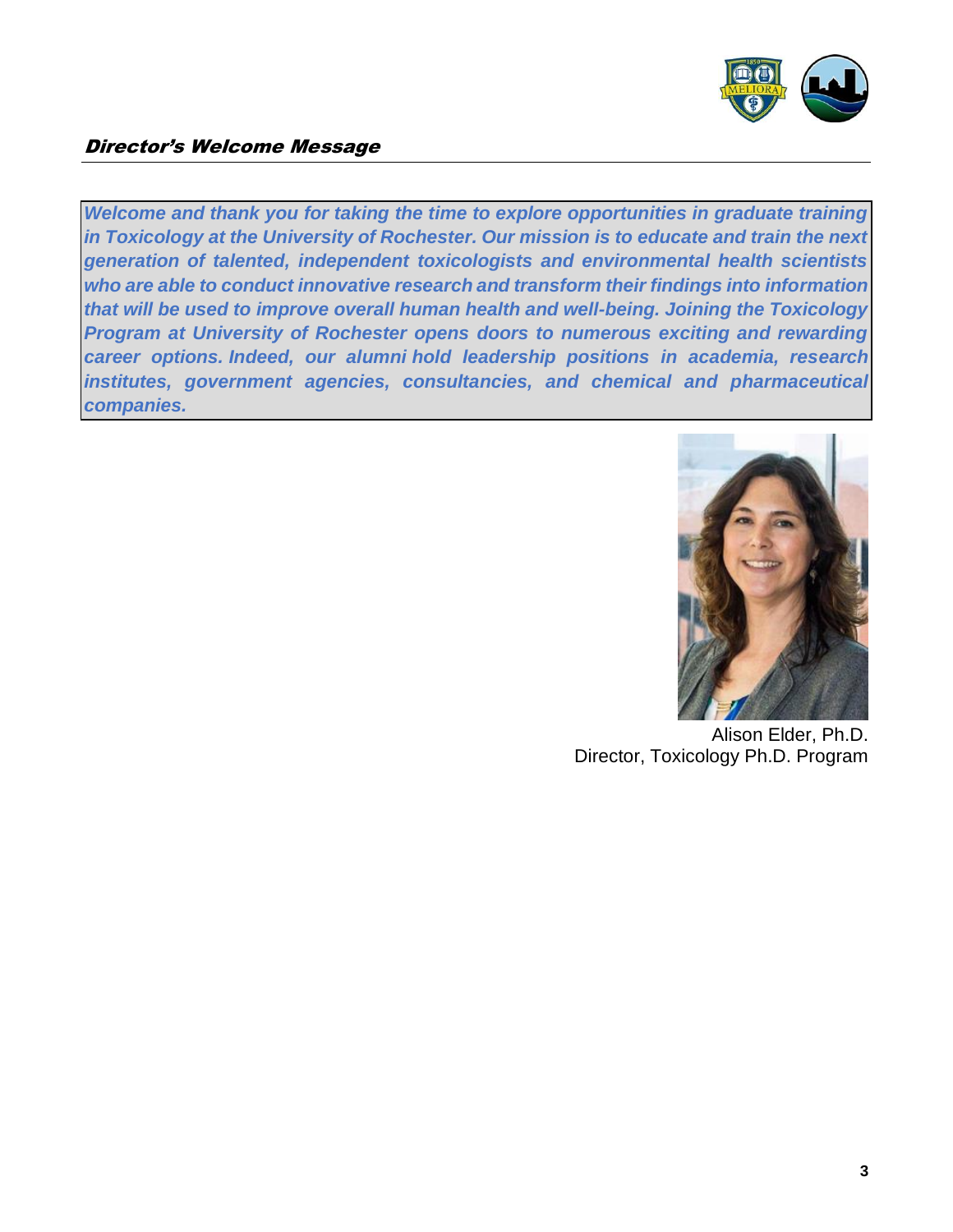

## <span id="page-3-0"></span>Toxicology Ph.D. Program Introduction

Housed within the Department of Environmental Medicine, the Rochester [Toxicology Training](https://www.urmc.rochester.edu/education/graduate/phd/toxicology.aspx)  [Program\\*](https://www.urmc.rochester.edu/education/graduate/phd/toxicology.aspx) provides state-of-the-art, interdisciplinary graduate and postdoctoral training in the environmental health sciences and toxicology. It is one of the oldest (>45 years) and strongest research-oriented toxicology programs in the nation. We are ranked among the top 5 toxicology graduate programs in the country, according to the most recent National Academy of Science's NRC Assessment of Graduate Education (2011). While a doctorate in Toxicology is the program's only terminal degree, program trainees obtain a Master of Science in Toxicology upon the passing of their qualifying exam.

Program trainees work with a team of dedicated faculty who are internationally recognized, well-funded, and deeply committed to education and mentoring. Faculty research programs span the entire spectrum of toxicology from the molecular level to human populations. There are seven major [focus areas:](https://www.urmc.rochester.edu/education/graduate/phd/toxicology/research.aspx) Cardiovascular & Pulmonary Toxicology, Developmental & Reproductive Toxicology, Immunotoxicology, Molecular Modifiers of Disease, Neurotoxicology, Osteotoxicology, and Stem Cell Toxicology & Epigenetics. Many of the mentors in the training program are also members of the [Environmental Health Sciences](https://www.urmc.rochester.edu/environmental-health-sciences.aspx)  [Center \(EHSC\)](https://www.urmc.rochester.edu/environmental-health-sciences.aspx) – an NIH-funded Center of Excellence – that is primarily focused on the impact of environmental toxicants on human health and disease across the lifespan.

The [combined resources](https://www.urmc.rochester.edu/environmental-health-sciences/cores-facilities.aspx) of the EHSC provide trainees with access to unique, state-of-the-art research infrastructure including the Inhalation Exposure, Behavioral Analysis, Epigenetics, and Elemental Analysis Facilities, all of which promote interdisciplinary, multi-directional translation of research findings. The Community Engagement Core facilitates communication between University research faculty and the larger community, thus enriching the experience for trainees. In addition to Center-specific research resources, program trainees also have access to [University-level research cores,](https://www.urmc.rochester.edu/research/shared-resource-labs.aspx) e.g., flow cytometry, confocal microscopy, electron microscopy, genomics, and proteomics.

Outside of the laboratory, trainees have the opportunity to further their development and support. Within the Toxicology Ph.D. Program, there is an established peer-to-peer mentorship program, allowing for first year trainees to have a designated graduate student peer mentor. Furthermore, monthly social and service events are organized by current toxicology graduate students to foster a sense of camaraderie and support within the program. Beyond the program, the [Center for Professional Development](https://www.urmc.rochester.edu/education/graduate/professional-development.aspx) host frequent seminars and provide skill development, career planning, and writing resources for graduate students. Whereas, [UR](https://www.urmc.rochester.edu/education/graduate/best-program.aspx)  [BEST](https://www.urmc.rochester.edu/education/graduate/best-program.aspx) is a NIH-funded program meant to support graduate and post-doctoral career preparedness by providing access to [career-specific training pathways.](https://www.urmc.rochester.edu/education/graduate/best-program/training-pathways.aspx)

\*On all pages, text indicates a hyperlink.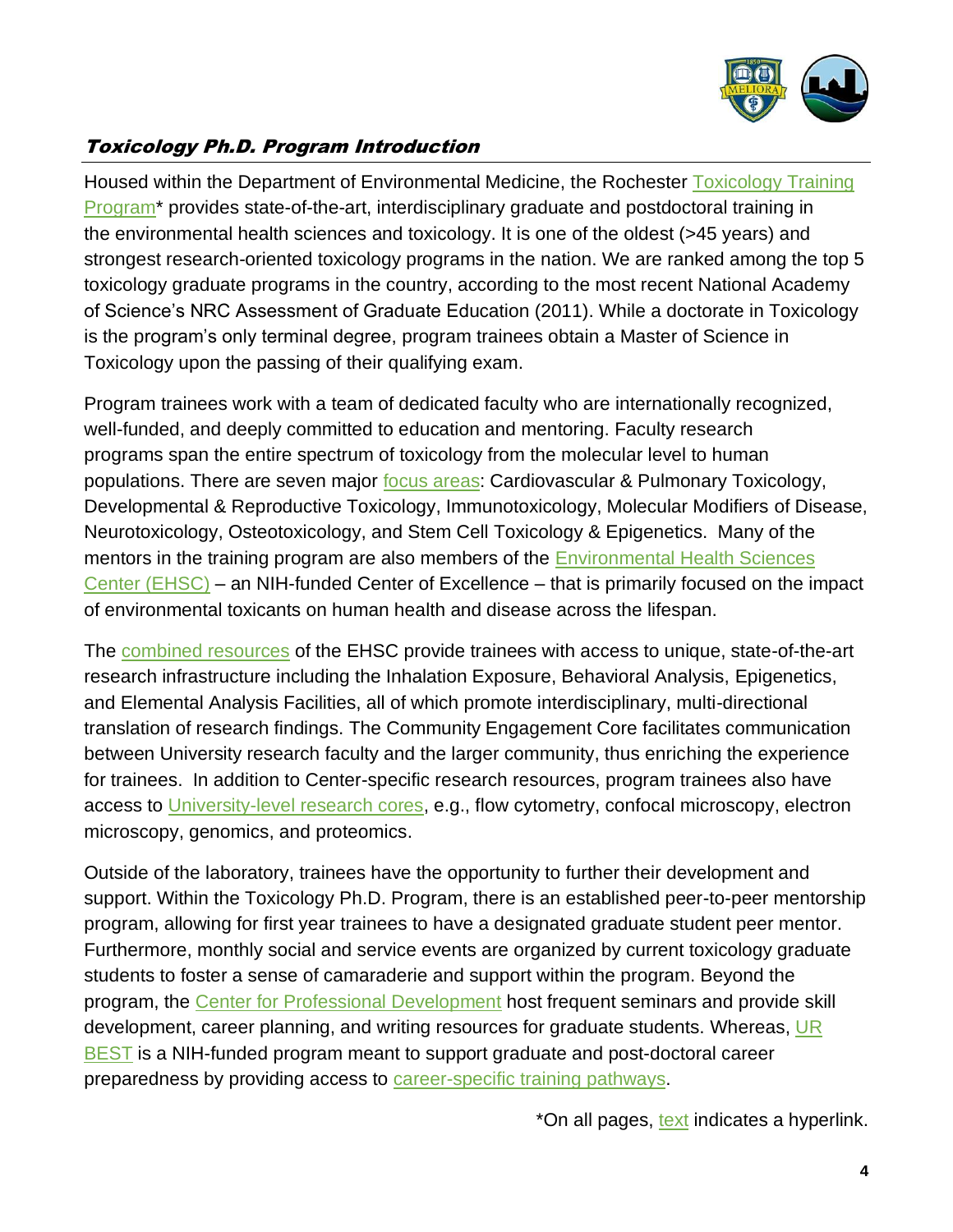

#### <span id="page-4-0"></span>*Department of Environmental Medicine Diversity and Inclusion Mission Statement*

*We are committed to creating and celebrating an inclusive work and learning environment that is diverse and culturally rich. We believe that individuals of differing backgrounds, colors, sexes, races, religions, sexual orientations, gender identities or expressions,*  abilities, and other unique identifiers contribute knowledge and perspectives that are *essential to our individual and collective successes. We strive to create an environment that supports and values different points of view, as diversity is pivotal to groundbreaking*  research and life-long learning. Because our work provides insight into how the *environment affects health, we aim to inform environmental public health improvements, particularly for vulnerable communities. We will keep striving to be ever better, together.*

University of Rochester Medical Center (URMC) Department of Environmental Medicine Diversity and Inclusion: [www.urmc.rochester.edu/environmental-medicine/diversity-and](http://www.urmc.rochester.edu/environmental-medicine/diversity-and-inclusion.aspx)[inclusion.aspx](http://www.urmc.rochester.edu/environmental-medicine/diversity-and-inclusion.aspx)

The URMC provides a variety of diversity and inclusion resources for graduate students:

- UMRC Affinity Groups
	- o Graduate Student Society (GSS): [www.urmc.rochester.edu/education/graduate/current-students/graduate-student](http://www.urmc.rochester.edu/education/graduate/current-students/graduate-student-society.aspx)[society.aspx](http://www.urmc.rochester.edu/education/graduate/current-students/graduate-student-society.aspx)
	- o Alliance for Diversity in Science and Engineering (ADSE): [www.rochester.edu/gradstudies/adse/](http://www.rochester.edu/gradstudies/adse/)
	- o Graduate Women in Science: [www.urmc.rochester.edu/education/graduate/graduate-women-in-science.aspx](http://www.urmc.rochester.edu/education/graduate/graduate-women-in-science.aspx)
	- o Graduate Students of Color: [www.rochester.edu/college/kearnscenter/graduate/gsoc.html](http://www.rochester.edu/college/kearnscenter/graduate/gsoc.html)
	- o Many others: [www.urmc.rochester.edu/inclusion-culture-development/urmc](http://www.urmc.rochester.edu/inclusion-culture-development/urmc-groups.aspx)[groups.aspx](http://www.urmc.rochester.edu/inclusion-culture-development/urmc-groups.aspx)
- LGBTQIA+ Resources
	- o SPECTRUM: Affinity group for LGBTQIA+ medical and graduate students
	- o Pride Alliance: [www.rochester.edu/diversity/staff/resourcegroups/pride/](http://www.rochester.edu/diversity/staff/resourcegroups/pride/)
	- o Trans @ UR: [www.rochester.edu/sba/resources/trans-uofr/](http://www.rochester.edu/sba/resources/trans-uofr/)
	- o URMC Faculty Out and Ally List: [www.urmc.rochester.edu/inclusion-culture](http://www.urmc.rochester.edu/inclusion-culture-development/urmc-resources/urmc-faculty-out-and-ally-list.aspx)[development/urmc-resources/urmc-faculty-out-and-ally-list.aspx](http://www.urmc.rochester.edu/inclusion-culture-development/urmc-resources/urmc-faculty-out-and-ally-list.aspx)
- Graduate Student Support Systems
	- o Ombudspersons Program: [www.urmc.rochester.edu/education/post](http://www.urmc.rochester.edu/education/post-doctoral/ombudspersons.aspx)[doctoral/ombudspersons.aspx](http://www.urmc.rochester.edu/education/post-doctoral/ombudspersons.aspx)
	- o CARE Program Overview: [www.rochester.edu/care/about.html](http://www.rochester.edu/care/about.html)
- Access Services and Support
	- o Dedicated staff available to assist with requesting access services and support: [www.urmc.rochester.edu/education/post-doctoral/disability-supports-services.aspx](http://www.urmc.rochester.edu/education/post-doctoral/disability-supports-services.aspx)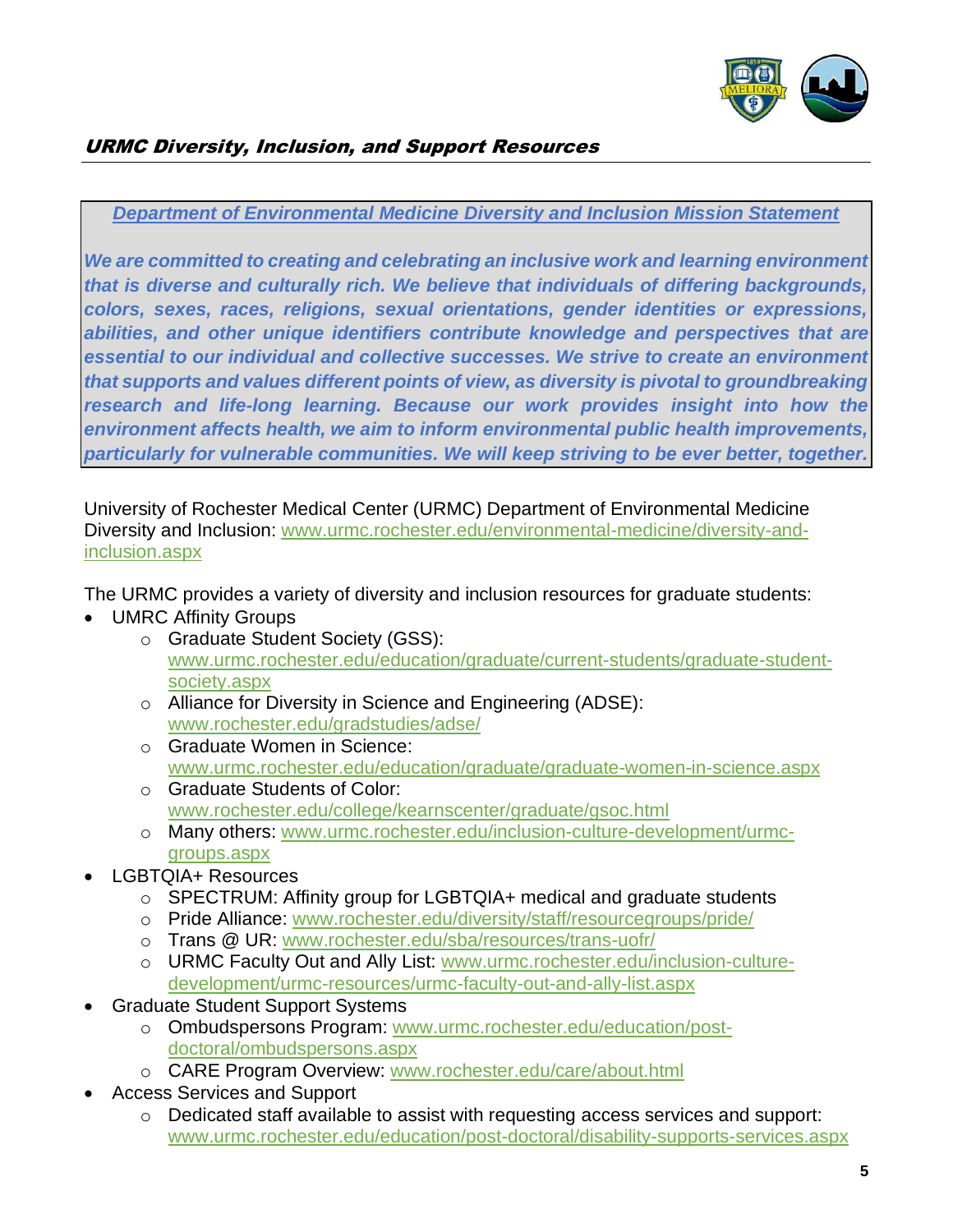

# <span id="page-5-0"></span>Interview Weekend Schedule of Events\*

| <b>Thursday</b><br>Evening: | <b>Welcome Dinner Reception</b><br>The program coordinator and several of the current toxicology graduate students<br>will be in attendance. Dress: Business casual                                                                           |
|-----------------------------|-----------------------------------------------------------------------------------------------------------------------------------------------------------------------------------------------------------------------------------------------|
| <b>Friday</b><br>Morning:   | <b>Breakfast and Dean's Welcome</b><br>Dress: Business casual/Smart casual                                                                                                                                                                    |
|                             | Program Overview with Director, Alison Elder, Ph.D.                                                                                                                                                                                           |
|                             | <b>Morning Faculty Interviews</b><br>Two 30-minute interviews.                                                                                                                                                                                |
|                             | <b>Afternoon:</b> Lunch with current toxicology graduate students                                                                                                                                                                             |
|                             | <b>Afternoon Faculty Interviews</b><br>Three 30-minute interviews.                                                                                                                                                                            |
|                             | <b>Philosophy Meeting</b><br>An optional, informal gathering of URMC graduate students and faculty. Drinks<br>and finger food are provided.                                                                                                   |
| Evening:                    | <b>Bowling</b><br>Bar food and drinks will be available. Please bring your ID if drinking alcohol and<br>please wear socks for bowling. Dress: Casual                                                                                         |
| <b>Saturday</b><br>Morning: | Equity & Inclusion Breakfast<br>Dress: Business casual                                                                                                                                                                                        |
| Afternoon:                  | Research Poster Session and Grazing Brunch                                                                                                                                                                                                    |
|                             | Driving Tour of Rochester<br>If you have specific locations you are interested in seeing around Rochester,<br>please let your toxicology graduate student driver know! This is a great<br>opportunity to scope out potential housing options. |
| Evening:                    | <b>Recruitment Dinner</b><br>Dinner is held at a faculty's house. Dress: Casual                                                                                                                                                               |
|                             | Night Out in Rochester<br>An optional outing organized by the current toxicology graduate students.                                                                                                                                           |
|                             | *A more detailed schedule will be provided closer to the Interview Weekend.                                                                                                                                                                   |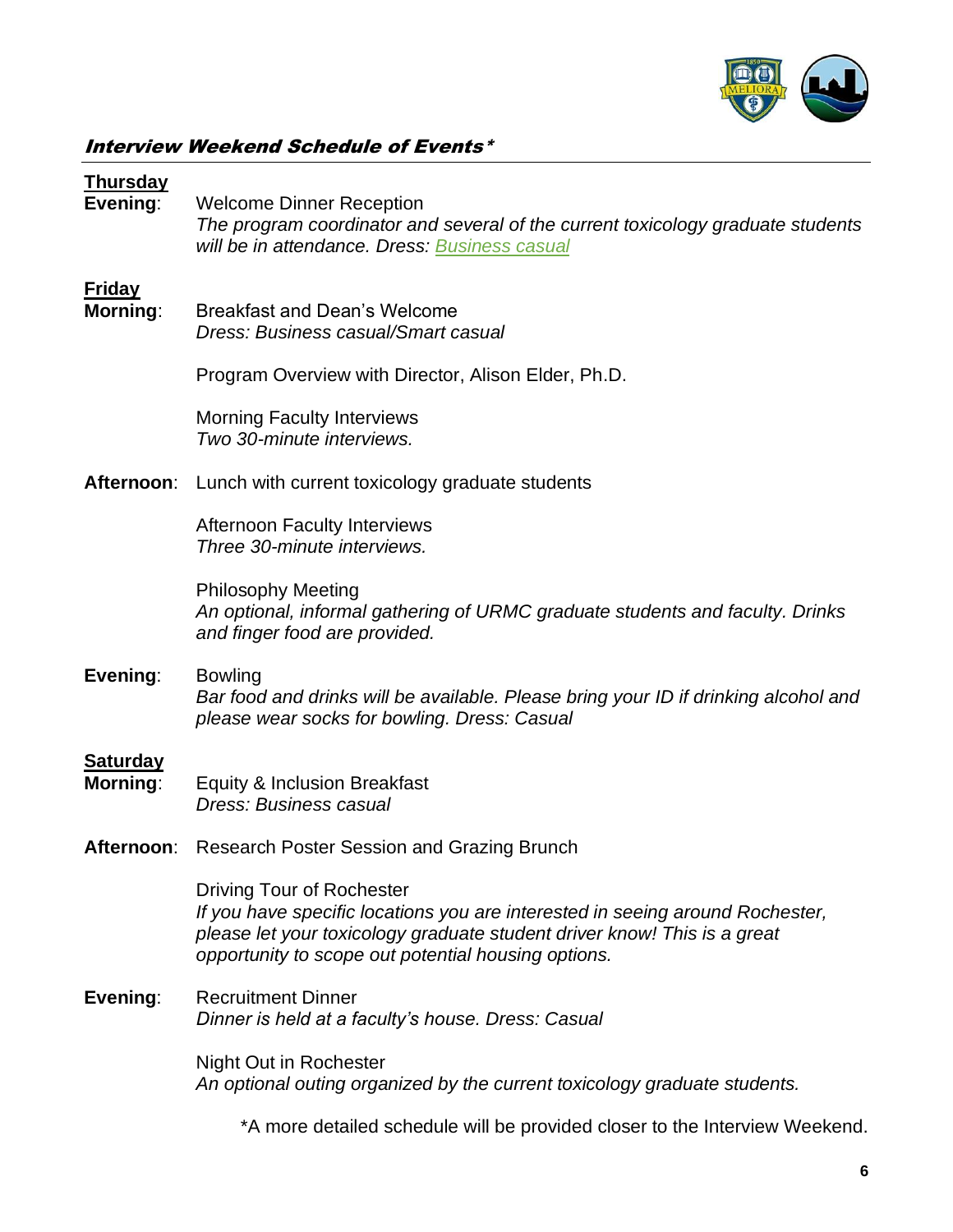

#### <span id="page-6-0"></span>Interviewing Advice

#### **Before the Interview**

- Review the documents you sent with your application as these will be the primary resource interviewers use to learn about you.
- Review basic information about the program as this will show that you have some invested interest in the program.
- Practice for the interview: Many universities offer mock interviews to both current students and alumni through student services or a career center.
- Dress for success: Make sure to dress in appropriate attire (business casual/smart casual) that is comfortable.
- If participating in a virtual interview, several additional steps should be considered:
	- o Test and ensure you have a strong Wi-Fi connection.
	- o Make sure the video platform works with your electronic device and that you know how to use the platform.
	- $\circ$  Choose a quiet, well-lit space for the interview. Keep the lighting and background environment as professional as possible. If unavoidable, consider using a professional background filter.

#### **During the Interview**

- Introduce yourself to your interviewer: First impressions can influence the mood of the entire interview.
- Make eye contact and engage with your interviewer: This shows the interviewer that you are interested and paying attention in what they have to say.
- Do not fiddle with clothing or objects. A trick to avoid this would be to bring a small notebook and pen that you can hold. This not only gives your hands something to do but also allows for some notetaking.
- Stay calm: From the pool of applicants, YOU were chosen by the faculty to enter the interview phase. Although cliché, the faculty you will be meeting were once in your shoes, so they understand feeling nervous.

#### **After the Interview**

• After the interview, send an email thanking each interviewer for taking the time to talk with you. Within this email, you could ask any follow-up questions as well.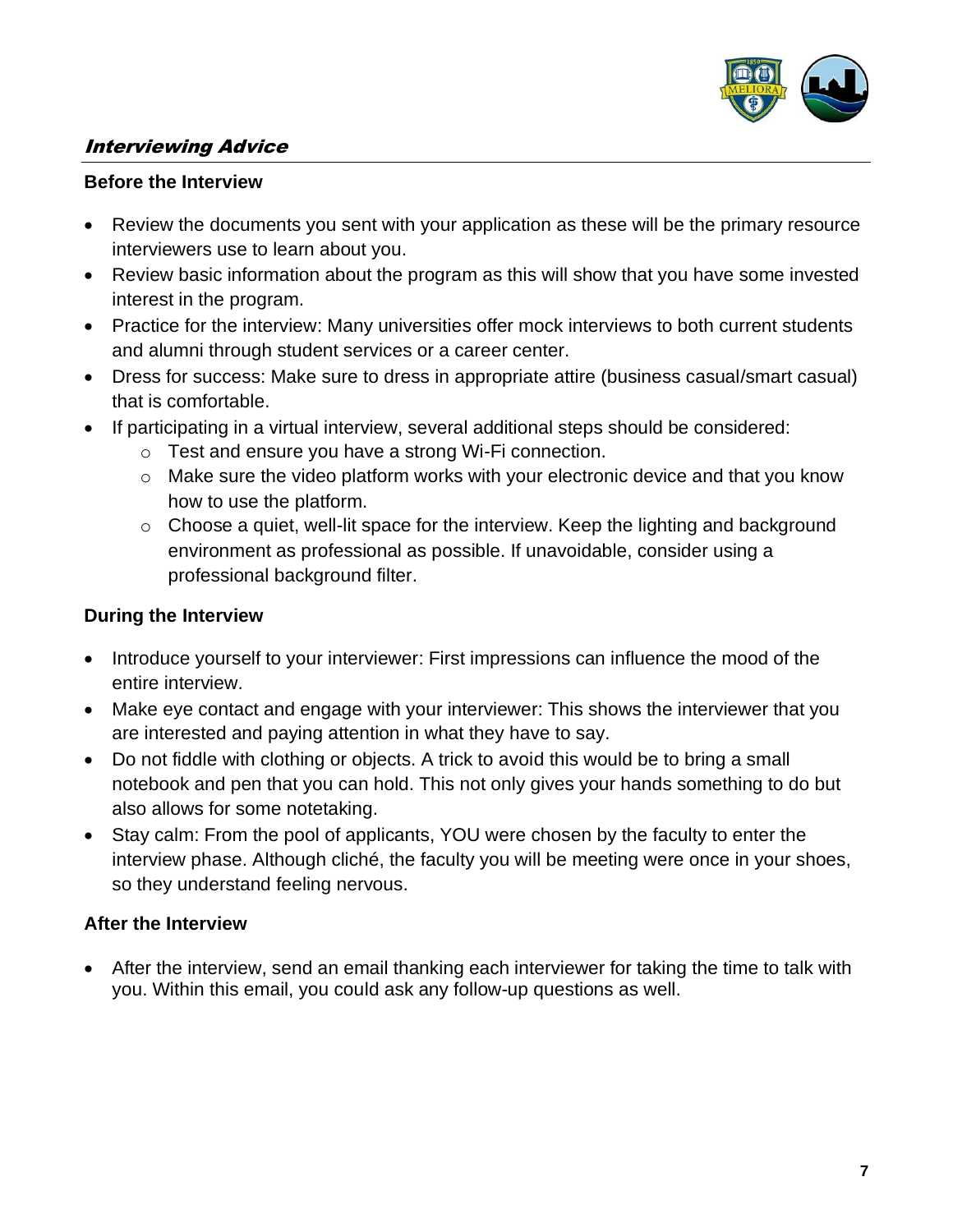#### <span id="page-7-0"></span>Living in Rochester

#### **Places to Live**

- Common Housing for Toxicology Students [1600 Elmwood Apartments\\*](https://www.1600elmwoodavenue.com/), [Clintwood](https://clintwoodapartments.com/)  [Apartments,](https://clintwoodapartments.com/) [Elmwood Manor Apartments & Townhouses\\*](https://elmwoodmanor.net/), [Elmwood Terrace Apartments](https://www.morgan-properties.com/apartments/ny/rochester/elmwood-terrace-apartments-and-townhomes/)  [& Townhomes\\*](https://www.morgan-properties.com/apartments/ny/rochester/elmwood-terrace-apartments-and-townhomes/), Goler House\*, [Imperial South Apartments\\*](https://www.imperialsouth.com/), [Mount Hope Lofts at College](https://www.collegetownrochester.com/live-at-mt-hope-lofts/)  [Town\\*](https://www.collegetownrochester.com/live-at-mt-hope-lofts/), [Rustic Village Apartments,](https://www.rusticvillageapartments.com/) and University Park\*
- University Housing Options [Goler House,](https://www.rochester.edu/reslife/graduate/housing-options/goler-house.html) [University Park,](https://www.rochester.edu/reslife/graduate/housing-options/university-park.html) and [Whipple Park Apartments](https://www.rochester.edu/reslife/graduate/housing-options/whipple-park.html)
- For Housing Assistance contact [University of Rochester Office for Residential Life &](https://www.rochester.edu/reslife/non/index.html)  [Housing Services Off-Campus Housing](https://www.rochester.edu/reslife/non/index.html) or the Toxicology Training Program Coordinator

#### **Activities in Rochester**

- Food
	- **Try a Rochester famous garbage plate!**
	- Rochester's local craft breweries: Swiftwater Brewing Company, Roc Brewing Co., and Genesee Brewing Company.
	- **If you prefer wine, head down to the Finger Lakes Region for** a wine tour, such as the [Seneca Lake Wine Trail.](https://senecalakewine.com/)
	- **The Pittsford Dairy offers great homemade ice cream year-round.**
	- The Neighborhood of the Arts (NOTA) and Park Ave Neighborhood are great places to shop and dine.
	- For groceries, try the Rochester famous grocery chain Wegmans or head to the [Rochester's Public Market](https://www.cityofrochester.gov/publicmarket/) for some fresh, seasonal, and local produce.
- **Events** 
	- From summer festivals to music and sports, check out the continually updated list of upcoming events in Rochester at [www.rochesterevents.com/.](https://www.rochesterevents.com/)
- **Recreation** 
	- [www.daytrippingroc.com/](http://www.daytrippingroc.com/) is a great resource for Rochester day trip ideas!
	- Local museums: the Kodak/Eastman Museum, the Memorial Art Gallery (free with a UR Student ID), the Strasenburgh Planetarium, the Strong National Museum of Play, and the Rochester Museum and Science Center.
	- To explore or expand your artistic side, try classes at Flower City Arts Center or the Rochester Brainery.
	- Rochester contains many [parks](https://www.cityofrochester.gov/parks/) and [trails](https://www.cityofrochester.gov/trails/) that are perfect for running, [biking,](https://www.cityofrochester.gov/article.aspx?id=8589951970) hiking, and cross country skiing. Some local favorites are Highland Park, Mount Hope Cemetery, Cobb's Hill Park, Erie Canal, Genesee Valley Park. Plus, just a short drive away are several great New [York State Parks,](https://parks.ny.gov/) including Niagara Falls State Park, Letchworth State Park, Watkins Glen State Park, and Taughannock Falls State Park.



\*Within walking distance to URMC